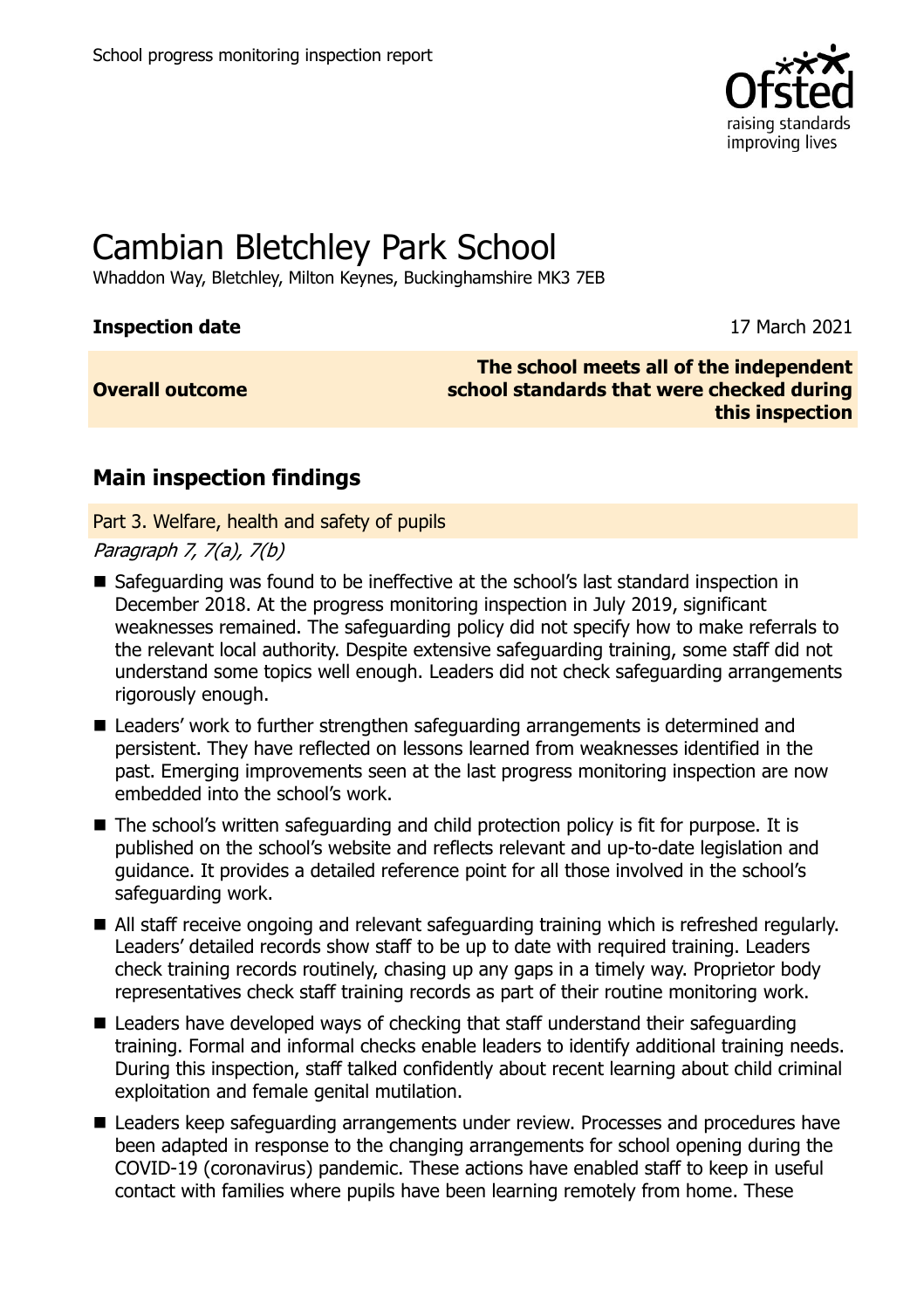

actions have also provided extra help and reassurance to families of pupils who have been coming into school each day during the most recent national lockdown.

- Since the last progress monitoring inspection, leaders have tightened procedures for monitoring the administration of medicines. Additional checks now help ensure that the school's policy is followed consistently well, with appropriate records kept.
- These independent standards are now met.

#### Part 8. Quality of leadership in and management of schools

#### Paragraph 34, 34(1)(a), 34(1)(b), 34(1)(c)

- This part of the standards was un-met, both at the standard inspection in December 2018 and the subsequent progress monitoring inspection in July 2019. Un-met standards relating to safeguarding remained. As a result, leaders and those responsible for governance were not ensuring that the independent school standards were met consistently or that pupils' well-being was actively promoted.
- After the progress monitoring inspection in July 2019, leaders adapted the school's action plan. Ofsted judged this new plan to be acceptable, with appropriate actions and timescales described. This plan has been fully implemented.
- Links and engagement with the proprietor body have strengthened significantly since the school was judged to be inadequate in December 2018. This work had begun at the time of the last progress monitoring inspection in July 2019 and has now developed further. Clear lines of accountability are in place between school leaders and the proprietor body, facilitated by the work of Cambian Group's regional educational lead. This enables the proprietor body to be suitably informed about standards in the school and to challenge school leaders about the impact of their work.
- The regional educational lead knows the school well. Routines for checking on relevant aspects of school improvement and compliance with the independent school standards are securely in place. Information gathered as part of these checks provides the Cambian Group with the information it needs to carry out its corporate governance role successfully.
- Work carried out since the last progress monitoring inspection has addressed the identified historic weaknesses in the school's safeguarding arrangements. As a result, part three of the independent school standards is likely to be met when the school has its next standard school inspection.
- Part eight of the independent school standards is now met.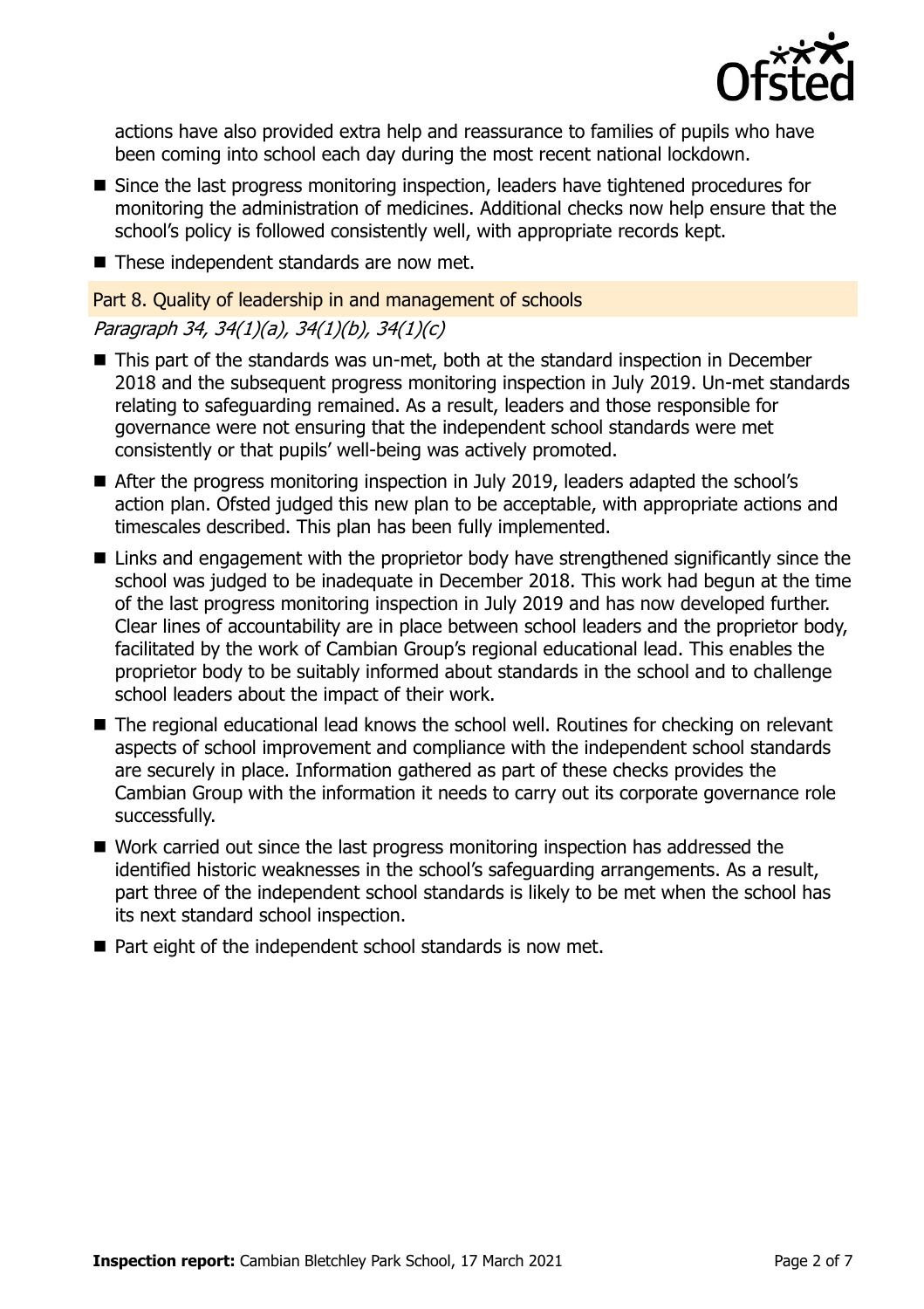

## **Compliance with regulatory requirements**

The school meets the requirements of the schedule to the Education (Independent School Standards) Regulations 2014 ('the independent school standards') and associated requirements that were checked during this inspection. This included the standards and requirements that the school was judged to not comply with at the previous inspection. Not all of the standards and associated requirements were checked during this inspection.

#### **The school now meets the following independent school standards**

#### **Part 3. Welfare, health and safety of pupils**

- 7 The standard in this paragraph is met if the proprietor ensures that–
	- 7(a) arrangements are made to safeguard and promote the welfare of pupils at the school; and
	- 7(b) such arrangements have regard to any guidance issued by the Secretary of State.

### **Part 8. Quality of leadership in and management of schools**

- $\blacksquare$  34(1) The standard about the quality of leadership and management is met if the proprietor ensures that persons with leadership and management responsibilities at the school–
	- $-$  34(1)(a) demonstrate good skills and knowledge appropriate to their role so that the independent school standards are met consistently;
	- 34(1)(b) fulfil their responsibilities effectively so that the independent school standards are met consistently; and
	- $-$  34(1)(c) actively promote the well-being of pupils.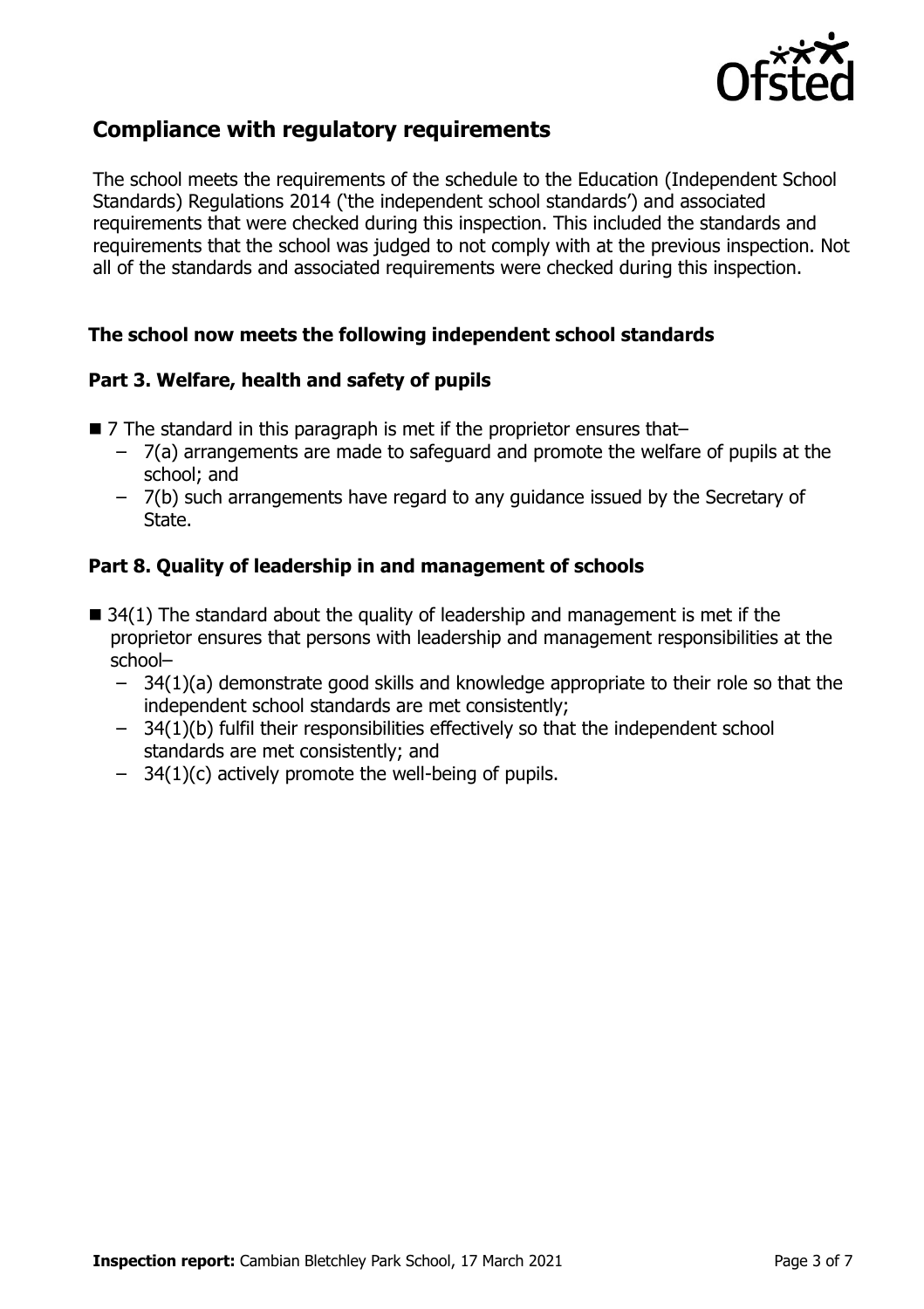

## **School details**

| Unique reference number  | 142322   |
|--------------------------|----------|
| DfE registration number  | 826/6015 |
| <b>Inspection number</b> | 10164467 |

This inspection was carried out under section 109(1) and (2) of the Education and Skills Act 2008, the purpose of which is to advise the Secretary of State for Education about the school's suitability for continued registration as an independent school.

| Type of school                         | Other independent special school                                                                            |
|----------------------------------------|-------------------------------------------------------------------------------------------------------------|
| <b>School status</b>                   | Independent school                                                                                          |
| Age range of pupils                    | 7 to 19                                                                                                     |
| Gender of pupils                       | Mixed                                                                                                       |
| Gender of pupils in the sixth form     | Mixed                                                                                                       |
| Number of pupils on the school roll    | 41                                                                                                          |
| Of which, number on roll in sixth form | 13                                                                                                          |
| Number of part-time pupils             | $\mathbf{0}$                                                                                                |
| Proprietor                             | CareTech Ltd                                                                                                |
| Chair                                  | John Ivers                                                                                                  |
| <b>Headteacher</b>                     | Laura Sharman                                                                                               |
| Annual fees (day pupils)               | £68,637                                                                                                     |
| Telephone number                       | 01908 048 380                                                                                               |
| Website                                | https://www.cambiangroup.com/specialist-<br>education/our-schools/autism-<br>schools/bletchley-park-school/ |
| <b>Email address</b>                   | laura.sharman@cambiangroup.com                                                                              |
| Date of previous standard inspection   | 4-6 December 2018                                                                                           |

#### **Information about this school**

■ Cambian Bletchley Park is an independent day school. It provides education to pupils aged seven to 19 who have special educational needs and/or disabilities linked to a diagnosis of autism spectrum disorder. Pupils are referred to the school by local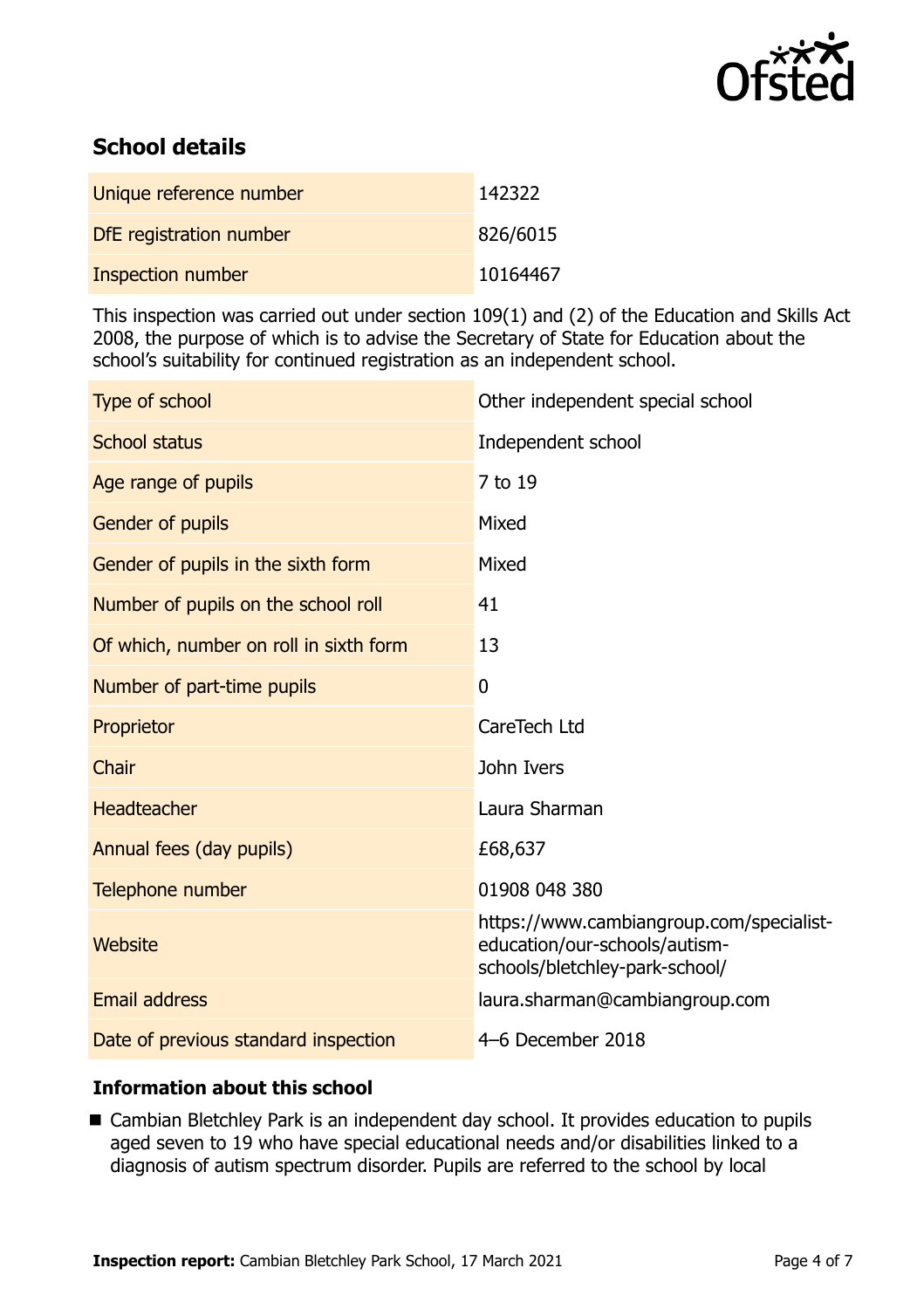

authorities who, in almost all instances, fund their places. Currently, pupils from seven different local authorities attend the school.

- The school is based in purpose-built premises and accommodates up to 60 pupils. All pupils have an education, health and care plan.
- $\blacksquare$  The school is owned and run by the Cambian Group, which consists of more than 40 schools and colleges across the country. Cambian Group is owned by CareTech Ltd, which is the school's named proprietor. The Cambian Group provides a corporate governance structure through which school leaders are held to account for the quality of their work.
- $\blacksquare$  The school does not use any alternative provision.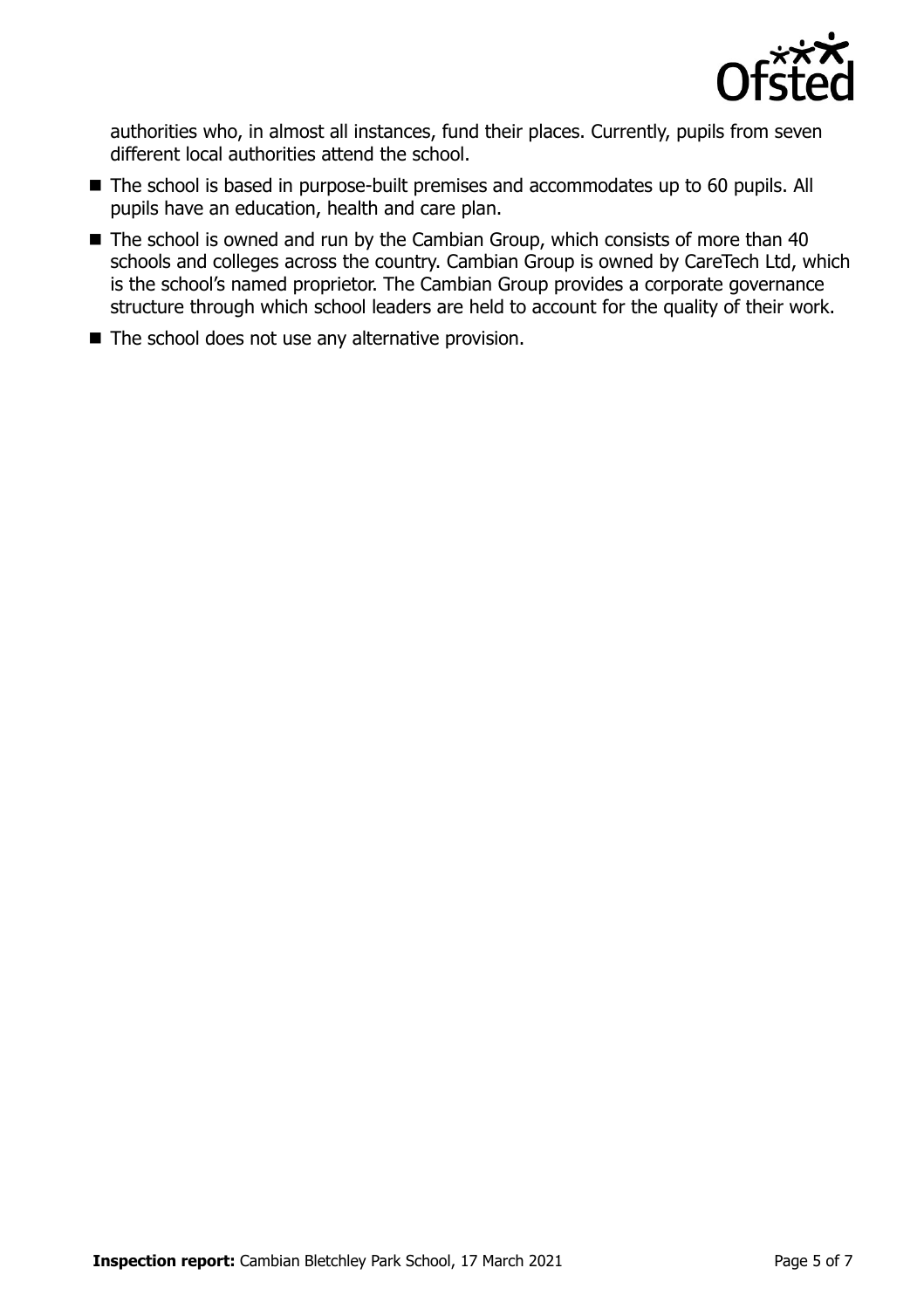

## **Information about this inspection**

- This inspection was carried out at the request of the registration authority for independent schools. The purpose of the inspection was to monitor the progress the school has made in meeting the independent school standards and other requirements that it was judged to not comply with at its previous inspection.
- The inspection was carried out with no notice. In line with Ofsted's operating procedures during the COVID-19 pandemic, the inspector telephoned the school thirty minutes prior to arriving on site.
- The inspector met with the headteacher, designated safeguarding lead and the regional education lead for the Cambian group. She also met with a small number of pupils and staff and spoke to others while carrying out a tour of the school site.
- The inspector reviewed a broad range of relevant documents and records, including those available on the school website and some shared by leaders on the day of the inspection. The documents were mainly those relating to safeguarding and monitoring arrangements in the school.

#### **Inspection team**

Kathryn Moles, lead inspector **Her Majesty's Inspector**